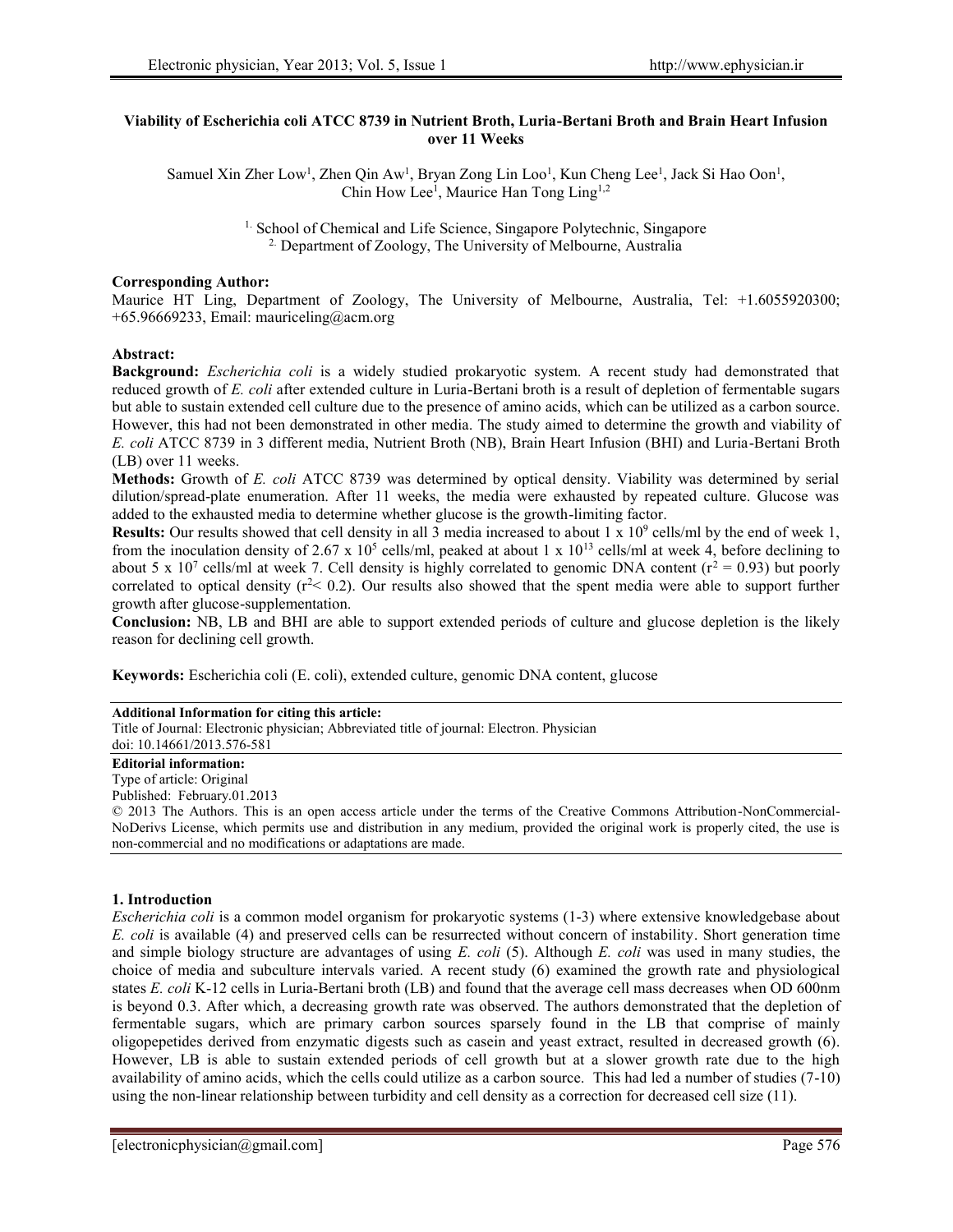Although Sezonov et al. (6) had demonstrated that sugar depletion to be the main cause of reduced growth; this had not been demonstrated in other media. Thus, it is important to investigate the relationship of *E. coli* growth and viability in different types of media. The purpose of this study was to determine the growth and viability of*E. coli* ATCC 8739 in 3 different media, namely Nutrient Broth (NB), Brain Heart Infusion (BHI) and Luria-Bertani Broth (LB) over 11 weeks.

# **2. Material and Methods**

# *2.1. Extended Viability in Different Media*

*Escherichia coli* (ATCC 8739, Microbiologics Incorporated) were inoculated into 3 different media (Nutrient Broth, Brain Heart Infusion and Luria-Bertani Broth), 350 ml each, to a density of 2.67 x 10<sup>5</sup> cells/ml and cultured for 11 weeks at 37°C without agitation. Cell densities were determined by serial dilution and spread-plate and turbidity at OD 600 nm wavelength were taken.

# *2.2. Media Exhaustion and Glucose Supplementation*

The media were clarified by centrifugation after 11 weeks of culturing before inoculation with overnight cultures of *E. coli* ATCC 8739 and incubated for a week at 37°C. After which, OD600 readings were taken and the cells were removed by centrifugation before re-inoculation. This was carried out until the OD600 readings after one week postinoculation were less than half of that expected from fresh media. These nutrient-exhausted media were supplemented to filter-sterilized glucose solution to 0.025% (w/v) and 0.1% (w/v) from 18% (w/v) glucose stock solution, and inoculated with overnight cultures of *E. coli* ATCC 8739 before incubation at 37°C.

# *2.3. Correlating cell numbers to DNA content*

The cell density of a single overnight culture of *E. coli* ATCC 8739 in Nutrient Broth was estimated using turbidity and corrected for reduced cell size. Genomic DNA was extracted from two sets of aliquots (0.5 ml, 0.6 ml, 0.7 ml, 0.8 ml, 0.9 ml and 1.0 ml). The total amount of genomic DNA extracted was correlated with the estimated cell numbers.

# *2.4. Genomic DNA Extraction*

Genomic DNA was extracted from the removed cells weekly for DNA concentration determination. The DNA extraction protocol is based on Cheng and Jiang (12). Cells were harvested by centrifugation at 13000rpm for 20 minutes. The pellets were resuspended in 200 ulTris/HCl buffer before 200 ul of phenol/chloroform/isoamyl alcohol (25:24:1) was added to the cell suspension and vortex. The aqueous phase was separated once by centrifugation at 13000 rpm for 5 minutes and extracted once with 200 ul of chloroform. The DNA concentration was determined at OD260nm wavelength.

### **3. Results**

Our results showed that the cell count increased by  $3107 \text{ (OD600} = 0.321)$ ,  $19419 \text{ (OD600} = 0.801)$  and  $92434$ (OD600 = 0.547) times from the initial inoculation density of 2.67 x 10<sup>5</sup> cells/ml within 1 week of culture in NB, BHI and LB respectively (Figure 1). This is equivalent to 11.6, 14.2 and 16.5 generations from initial inoculum in NB, BHI and LB respectively. The cell density peaked at week 4 for LB and BHI with the cell density of 8.13  $\times$  10<sup>13</sup> cells/ml (11.7 generations from week 1) and 6.74 x 10<sup>12</sup> cells/ml (10.3 generations from week 1) respectively. However, the cell density in NB reached maximum by week 3 (1.73 x 10<sup>12</sup> cells/ml, 11.0 generations from week 1) and remained relatively constant to week 5. Our results showed that the cell densities declined from their peak to about 5 x  $10^7$  cells/ml by week 7.

Poor correlation ( $r^2$  < 0.2) between optical density (OD600 readings) and cell count by serial dilution and spreadplate in all 3 media (Figure 2 and 3). Data fitting using linear, logarithmic, or exponential model did not improve the coefficient of determination (r<sup>2</sup>) to more than 0.25. However, a strong correlation was observed (r<sup>2</sup> = 0.93) between genomic DNA content and cell density with the relationship between spread-plate count and genomic DNA estimation as Log CFU/ml =  $0.8324$  (Log cells/ml) + 1.0678. If the intercept is set to zero, as there should not be any genomic DNA when there is no cells, the linear equation is Log CFU/ml = 0.9325 (Log cells/ml), with coefficient of determination of 0.9202.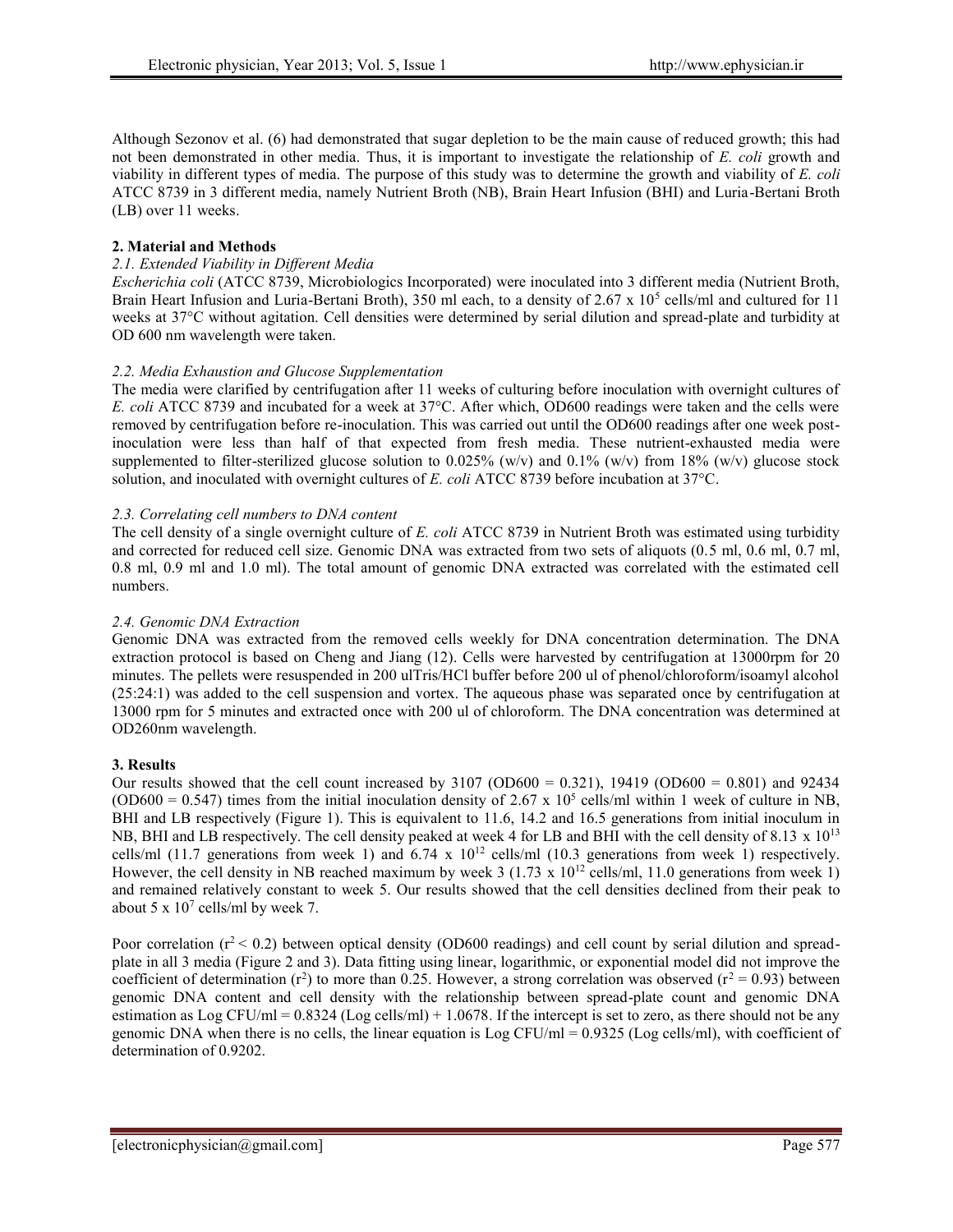

**Figure 1.** Viable cell count across 11 weeks in culture. Our results showed that cell density peak at around week 4 of culture before declining to half the density at about week 8



**Figure 2.** Correlation between cell count and OD600 measurement.



**Figure 3.** Correlation between cell count and DNA content.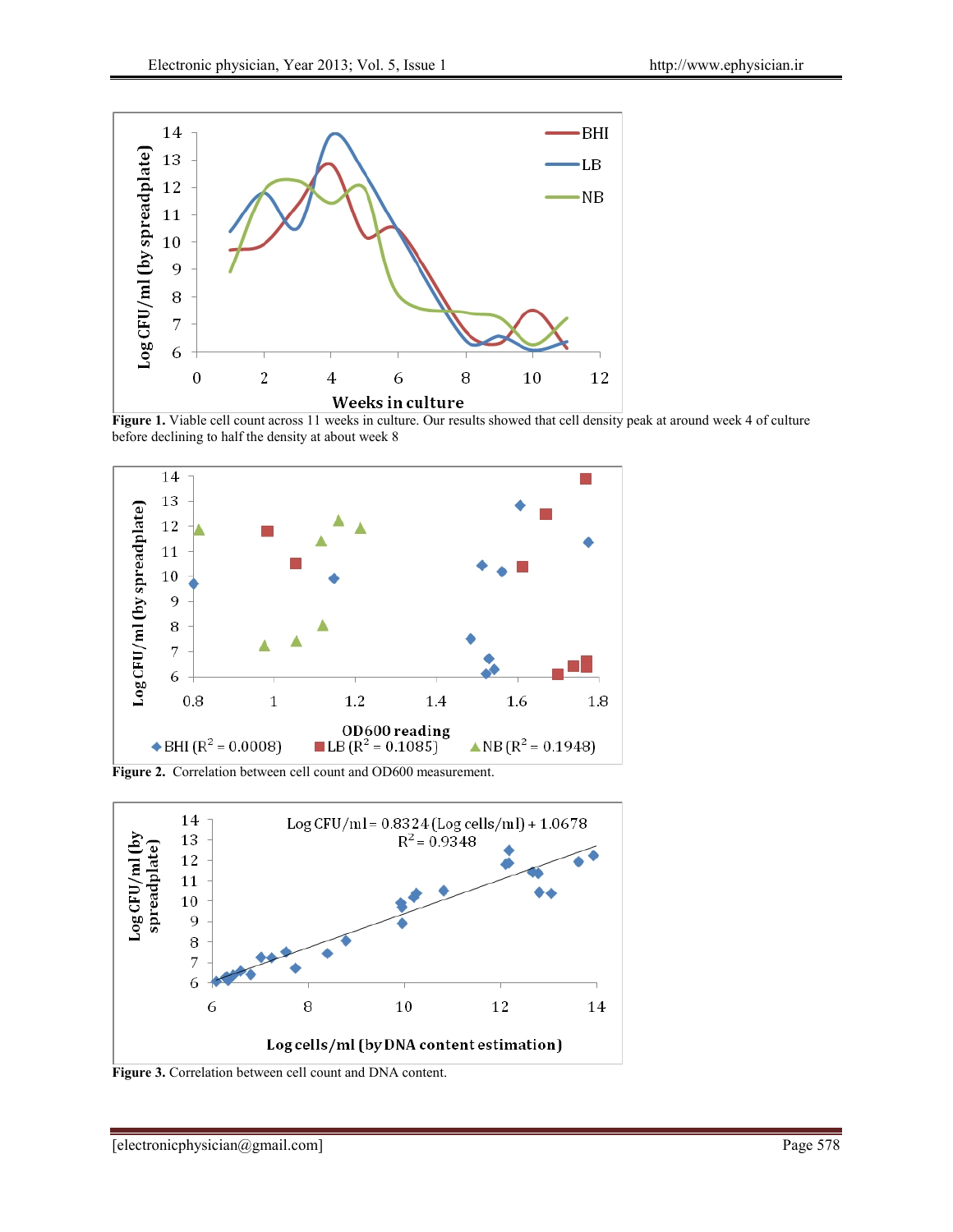*E. coli* ATCC 8739 is fully sequenced (Accession: NC\_010468.1) strain with 50.9% GC content. Using the molecular weights each nucleotide, the genomic DNA content per million cells can be calculated to be about 515.35 nanograms (ng). By extracting genomic DNA from different aliquots of cells with known cell density and measuring using UV spectrometry at 260 nm wave length, we extracted an average of 527 ng of genomic DNA per million cells, with a standard error of 10.605 ng, which is 1.1 standard deviations higher from the calculated genomic DNA content.

Cells from the media were removed by centrifugation after 11 weeks of culture and re-inoculated with overnight culture of *E. coli* ATCC 8739 and cultured for a week. The centrifuge-clarified media showed an OD600 reading of between 0.007 and 0.012. In the following week, turbidity was measured and the cells were removed by centrifugation, re-inoculated with overnight culture, and incubated. This was repeated until the turbidity in all 3 media were less than half of the turbidity after 1 week of culture in fresh NB (OD600 = 0.321), LB (OD600 = 0.547) or BHI (OD600 = 0.801) media. After 8 weeks of repeated use, following 11 weeks of initial culture, the OD600 readings for NB, LB, and BHI were 0.100, 0.241, and 0.177 respectively. This indicated that the growth limiting nutrients in the media were exhausted by repeated use. The pH of the exhausted NB, LB, and BHI media were 7.33, 7.12, and 7.68 respectively. Each exhausted media were divided into 3 aliquots to test whether glucose is the growth-limiting nutrient by supplementing the exhausted media with  $0.025\%$  (w/v) glucose and  $0.1\%$  (w/v) glucose. The original exhausted media with no glucose supplementation (0%) was used as control. Our results showed that growth is supported in 0.025% (w/v) glucose supplement in LB and BHI compared to control. Exhausted media supplemented with  $0.1\%$  (w/v) glucose demonstrated strong growth compared to  $0.025\%$  (w/v) glucose and control in all 3 instances with LB and NB showing a larger growth spike compared to BHI (Figure 4).



**Figure 4.** Turbidity of media over 7 days post-inoculation into glucose-supplemented, nutrient depleted media. Turbidity suggests significant growth in 0.1% glucose supplement compared to control (no supplement) in all 3 media

# **4. Discussion**

*Escherichia coli* is a common model organism used in many studies. A recent study (6) examined the growth rate and physiological states *E. coli* K-12 cells in LB and demonstrated that sugar depletion to be the main cause of reduced growth but this had not been demonstrated in other media. In this study, we aimed to observe the growth and viability of*E. coli* ATCC 8739 in 3 different media. Our results suggest that NB, LB and BHI are able to support net growth of *E. coli* for 4 weeks in culture before a decline in viable cell count to about half of the maximum viable cell. Despite so, the media were able to support growth to 19 weeks of culturing. The growth rate in the  $19<sup>th</sup>$  week is less than half the growth rate in the first week. This supports previous work (6) suggesting that LB is able to support growth of *E. coli* in extended culture in spite of reduced growth rate.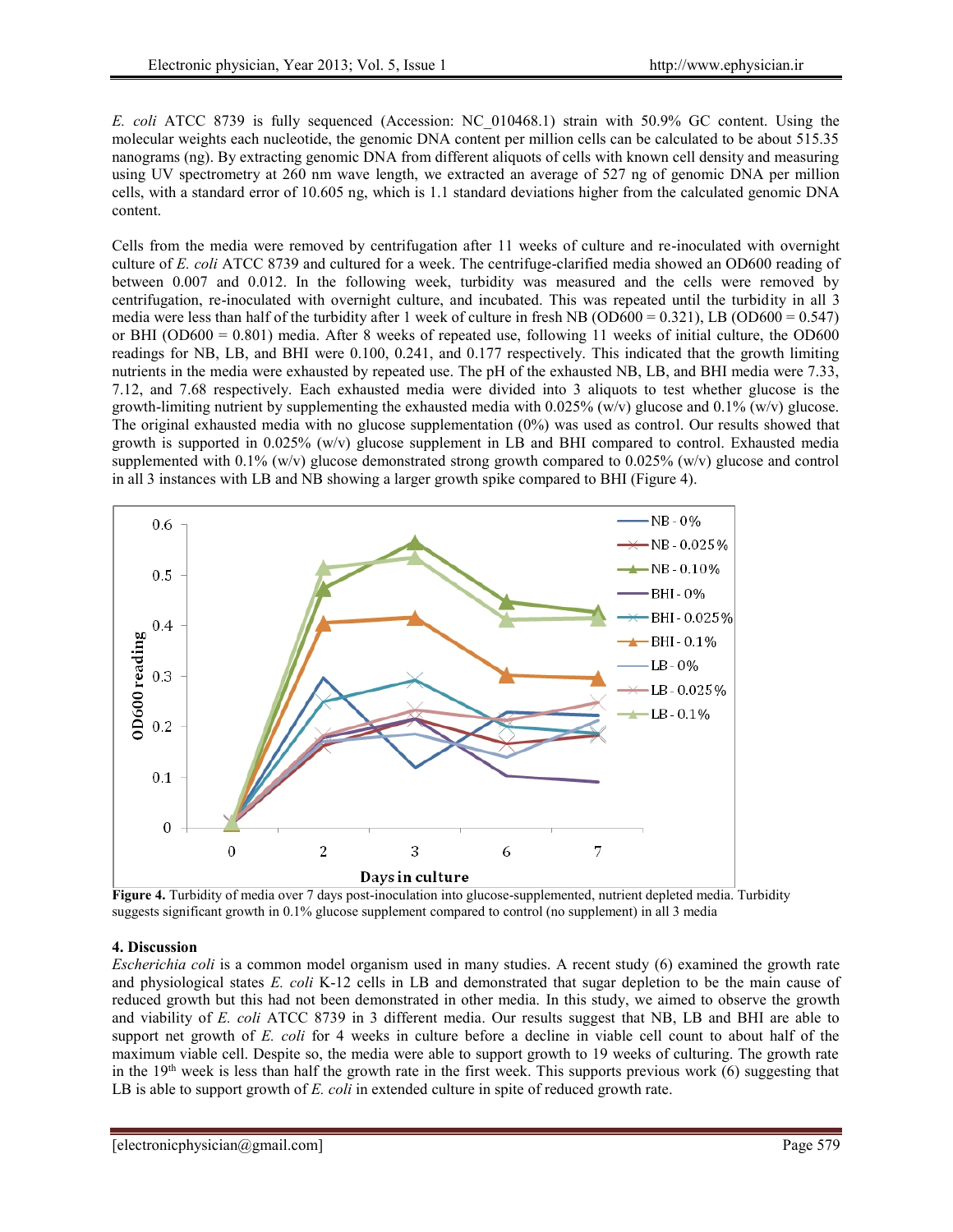Our results suggest poor correlation between turbidity and cell count by serial dilution and spread-plate in all 3 media regardless of the curve fitting models used after one week in culture. This may suggest that a steady state physiology may be absent which had been previously suggested after extended culture (6). Another possible reason may be that debris from different stages of dying cells may be affecting the turbidity. On the other hand, our results suggest strong correlation between genomic DNA content and viable cell counts. This may suggest DNA degradation in dying cells, which had been found recently in *E. coli* during antibiotics-induced death (13) and deprivation of essential nutrients, such as thymineless death (14). Several studies had demonstrated that DNA content as a good indicator of cell numbers in eukaryotic tissues (15-17). Blumenstein et al. (15) reported near perfect correlation between nuclei counts and DNA content ( $r^2$  = 0.9995) from paraffin-embedded breast cancer tissue. However, this has not been reported for prokaryotic cells. Our results suggest that the genomic DNA content overestimates the cell count as the linear equations suggests between 0.83 and 0.94 colony forming units in logarithmic scale for every 1 cell in logarithmic scale based on genomic DNA content. Moreover, our results suggest that we extracted about 11.65 ng more genomic DNA than expected. This may be due to RNA content in the extraction.

The determination of growth limiting factors used in this study were based on a previous study examining growth limiting factors in hybridoma cells which suggest that growth rate is a good indicator rather than metabolic activity (18). Our results demonstrated strong growth upon the addition of glucose into the exhausted media suggesting that glucose is the growth-limiting factor in the media. This corroborates previous work (6). In addition, our results suggest that the increased growth rate is proportional to the amount of glucose supplementation. Although LB and NB showed higher growth rate in 0.1% (w/v) glucose supplement compared to BHI, this difference may be due to the composition of the media as both LB and NB derive the complex nutrients from yeast or beef extract while BHI derives its complex nutrients from organ tissues. It is generally accepted that BHI is a nutritionally richer medium than LB (19). It is highly unlikely that pH is a growth-limiting factor in extended culture as a recent study (20) reported no difference in *E. coli* growth in pH between 5.0 and 8.0. Moreover, a previous study (21) demonstrated that a pH above 9.2 is needed to inhibit the growth of *E. coli* in sewage water. It is also unlikely that the presence of metabolic by-products to be the growth limiting factor in this study as no soluble by-products were removed. 0.1% (w/v) glucose supplementation from 18% (w/v) stock solution increases the volume by 0.6%, which is unlikely to substantially dilute the metabolic by-products accumulated from 19 weeks of culture.

This study demonstrated the hardiness of *E. coli* in extended culture and nutrient exhaustion. Our results also demonstrate the applicability of DNA content to determine the density of viable *E. coli* cells, which had been demonstrated in human tissues (16). However, it is unclear whether the correlation between viable cell count and DNA content can be generalized to other prokaryotic cells. It is known that many micro-organisms are difficult to culture in the laboratory setting (22). Hence, if the correlation between viable cell count and DNA content can be generalized to other prokaryotic cells, it may be possible to determine the density of viable prokaryotes but unculturable under current microbiological techniques using techniques based on DNA content. Our results also suggest that *E. coli* is able to survive in an environment of metabolic waste when carbon source (glucose) is not a limiting factor, which corroborates with a recent study (6). However, there is a significant decrease in viable cell count after 4 weeks of extended culture. Moreover, the media were able to sustain further cell growth upon clarification and re-inoculation. Further work is necessary to determine the reasons for such cell death even though carbon source is the limiting factor rather than metabolic waste (6). It may be interesting to examine the difference in composition of metabolic output from  $4<sup>th</sup>$  to  $6<sup>th</sup>$  week of extended culture to determine the metabolic changes at the point of decreasing cell viability.

# **5. Conclusion**

This study demonstrates that *E. coli* has net growth in NB, LB and BHI up to 4 weeks in culture but is able to sustain cells for extended culture and the growth limiting factor in all 3 tested media is glucose rather than pH or metabolic by-products. However, the reasons for decreased cell viability after 4 weeks require further study. In addition, this study also demonstrates that genomic DNA content of *E. coli* correlates strongly with viable cell counts.

### **Acknowledgements:**

This project is sponsored by Singapore Polytechnic through final year project funding (Account numbers 11-27801- 45-2672 and 11-27801-45-2550).